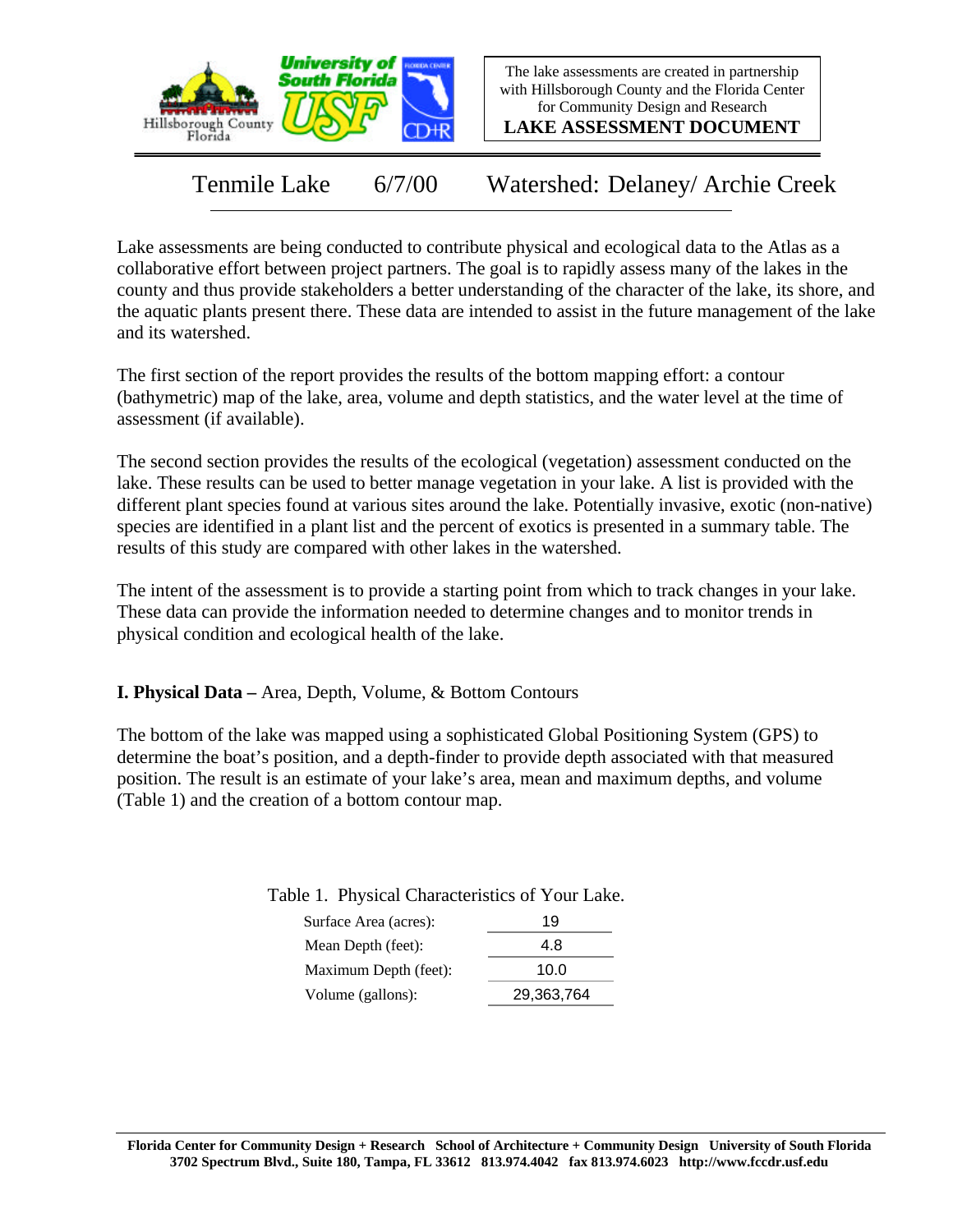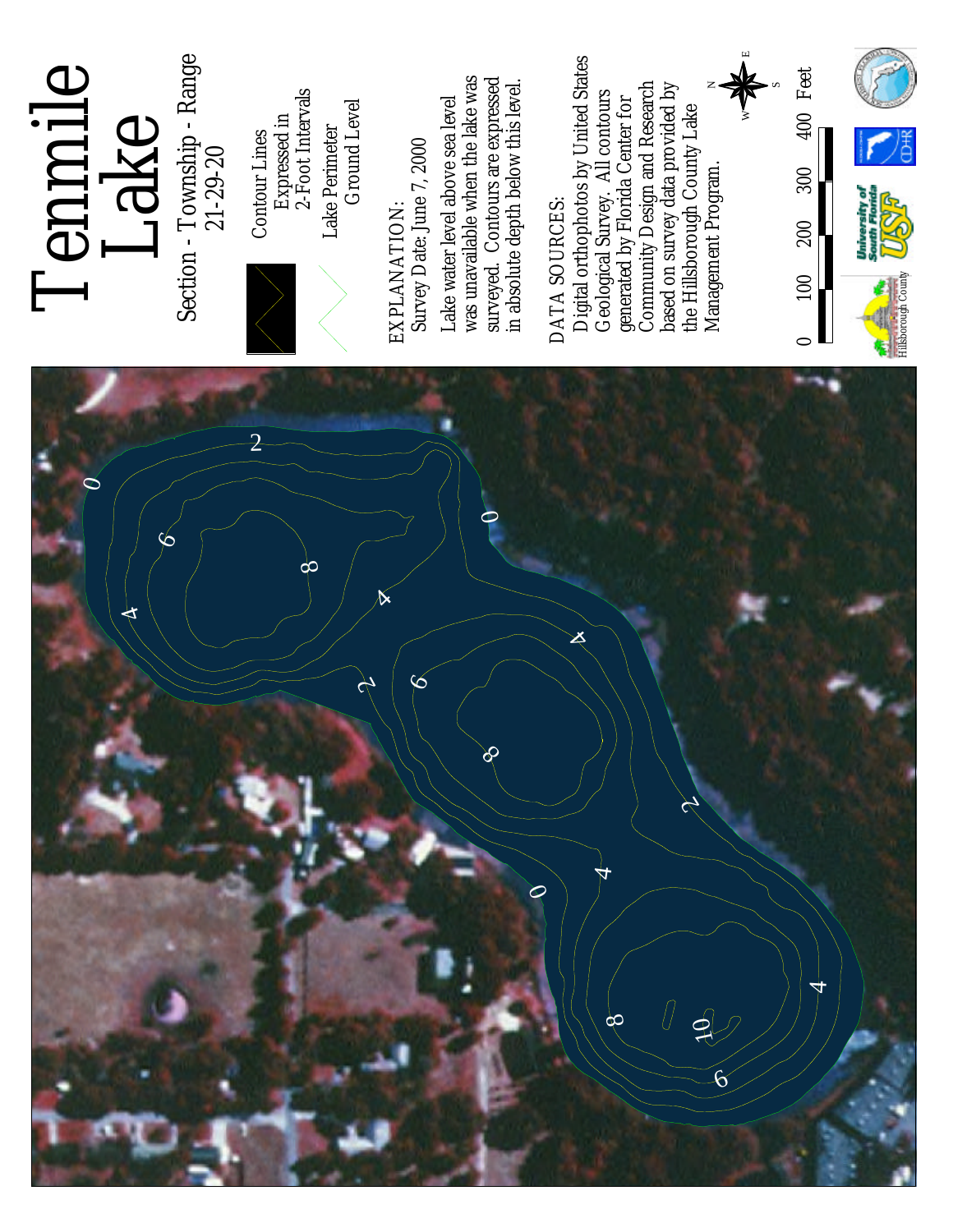

**LAKE ASSESSMENT DOCUMENT**

Tenmile Lake 6/7/00 Watershed: Delaney/ Archie Creek

## **II. Ecological Data**

Aquatic Plant Survey

Approximately equispaced sites are haphazardly mapped around the lake and the aquatic plants at each site are surveyed. The total number of species from all sites is used to approximate the total diversity of aquatic plants and the percent of invasive-exotic plants on the lake and in the watershed (Table 2). Many of these plants are considered ecologically harmful, as they tend to out-compete native species. Such "nuisance" plants can also make boating and other recreational activities difficult or impossible. The common and scientific names of plant species found on your lake are listed in Table 3.

> Table 2. Comparison of species diversity between your lake and other assessed lakes located within your watershed.

|                        |    | Tenmile Lake Delaney/ Archie Creek |
|------------------------|----|------------------------------------|
|                        |    | (Average)                          |
| Number of Taxa:        | 18 | 18                                 |
| Percent Exotic Plants: | 6% | 13%                                |

Table 3. Botanical and common names of the most commonly found plants on your lake. Percent frequency (of occurence), habit (location where found), status (native or exotic), and EPPC status are provided.

| Common Name                            | <b>Plant Species</b>     | Frequency | Habit          | <b>Status</b> | <b>EPPC</b> |
|----------------------------------------|--------------------------|-----------|----------------|---------------|-------------|
| Sedge                                  | Cyperus spp.             | 60%       | Emergent       | Unknown       | <b>NL</b>   |
| Maidencane                             | Panicum hemitomon        | 40%       | Emergent       | Native        | NL.         |
| Cypress                                | Taxodium spp.            | 40%       | Emergent       | Native        | NL.         |
| Fourpetal St. John's-Wort              | Hypericum tetrapetalum   | 30%       | Emergent       | Native        | NL.         |
| Spatterdock, Yellow Pondlily           | Nuphar lutea var. advena | 30%       | Floating       | Native        | NL.         |
| Pine Tree                              | Pinus spp.               | 30%       | Emergent       | Native        | <b>NL</b>   |
| Willow                                 | Salix spp.               | 30%       | Emergent       | Native        | <b>NL</b>   |
| Baldwin's Spikerush, Roadgrass         | Eleocharis baldwinii     | 20%       | Submersed      | Native        | NL.         |
| Manyflower Marshpennywort, Water Penny | Hydrocotyl umbellata     | 20%       | Emergent       | Native        | NL.         |
| Rush                                   | Juncus spp.              | 20%       | Emergent       | Native        | NL.         |
| Unidentified Plant Species             | UNKNOWN SPP              | 20%       | <b>Unknown</b> | Unknown       | Unknow      |
| Swamp Fern                             | Blechnum serrulatum      | 10%       | Emergent       | Native        | NL.         |
| Rush Fuirena                           | Fuirena spp.             | 10%       | Emergent       | Native        | <b>NL</b>   |
| Inkberry, Gallberry                    | llex glabra              | 10%       | Emergent       | Native        | NL.         |
| Water Primroses, Primrosewillow        | Ludwigia spp.            | 10%       | Emergent       | Unknown       | NL.         |
| Punk Tree, Melaleuca                   | Melaleuca quinquenervia  | 10%       | Emergent       | Exotic        |             |

Florida Center for Community Design + Research School of Architecture + Community Design University of South Florida 3702 Spectrum Blvd., Suite 180, Tampa, FL 33612 813.974.4042 fax 813.974.6023 http://www.fccdr.usf.edu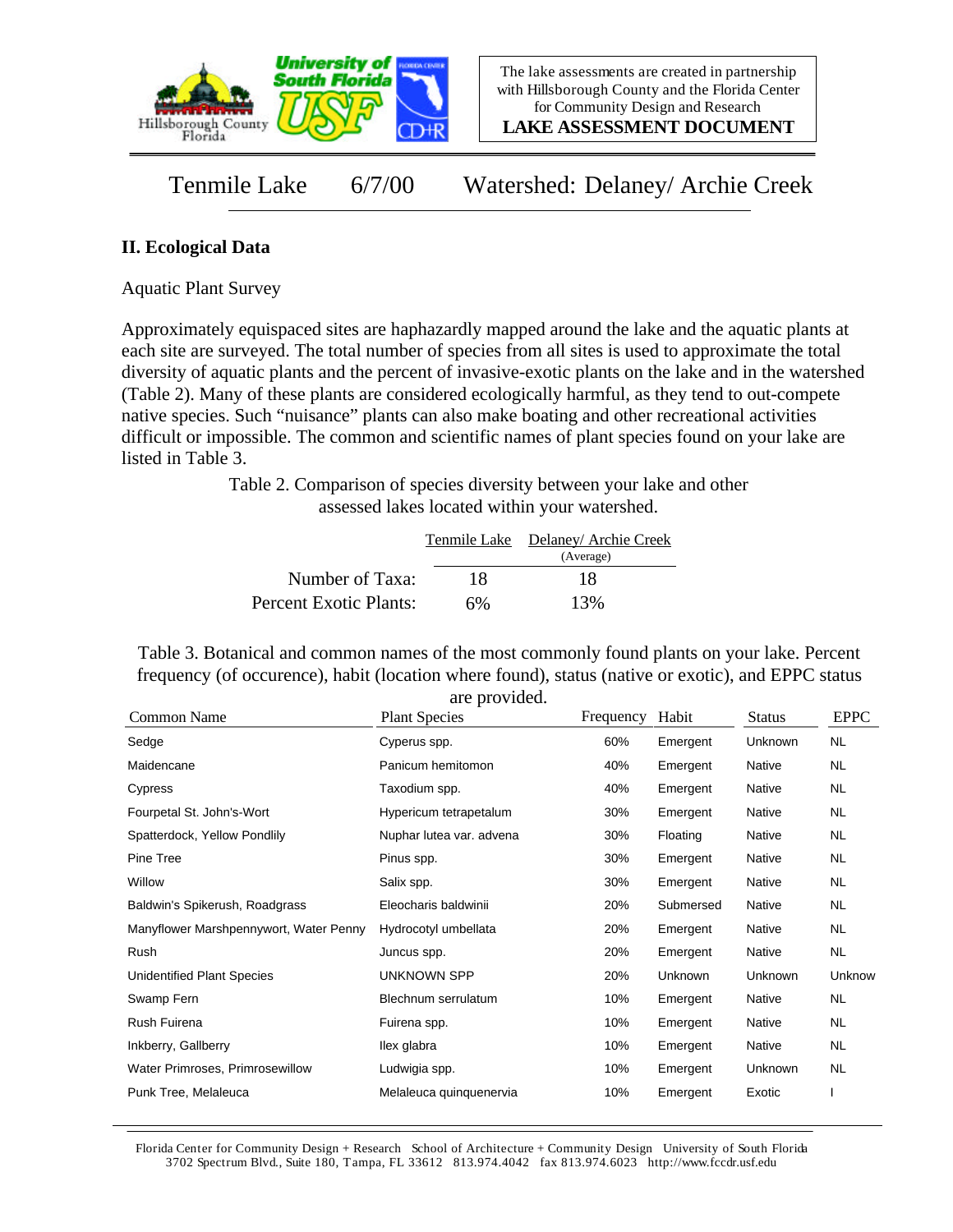## Tenmile Lake 6/7/00 Watershed: Delaney/ Archie Creek

| Laurel Oak; Diamond Oak    | Quercus laurifolia | 10% | Emergent | Native | NL |
|----------------------------|--------------------|-----|----------|--------|----|
| Water Spangles, Water Fern | Salvinia minima    | 10% | Floating | Native | NL |

Florida Center for Community Design + Research School of Architecture + Community Design University of South Florida 3702 Spectrum Blvd., Suite 180, Tampa, FL 33612 813.974.4042 fax 813.974.6023 http://www.fccdr.usf.edu